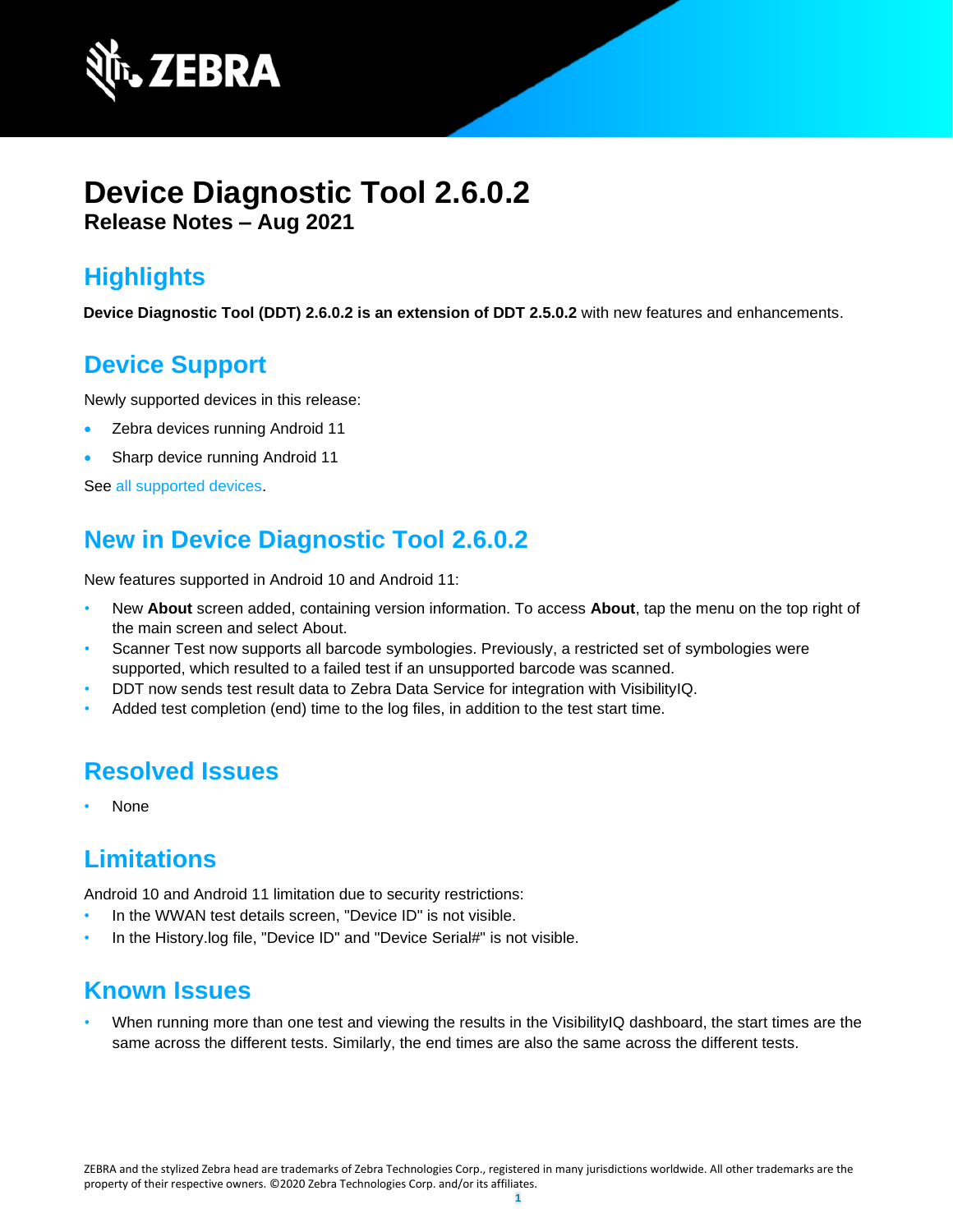

## **Important Links**

Device Diagnostic Tool TechDocs link: <https://techdocs.zebra.com/ddt/2-6/guide/about/>

# **Version History**

## **New in Device Diagnostic Tool 2.5.0.2**

- New [SD Card Test](http://zebra-stage.github.io/ddt/2-5/guide/usage/#devicetests) to check for SD card presence, total/free space, and read/write status.
- DDT is now localized in 7 different languages (French, Italian, German, Spanish, Portuguese, Chinese and Japanese) based on the language of the Android system.
- New Automated Log File Export with [Managed Configuration](http://zebra-stage.github.io/ddt/2-5/guide/managed-config) to remotely export log files to a designated FTP server.

### **Resolved Issues**

Test result is not logged properly when a test is cancelled.

### **New in Device Diagnostic Tool 2.4.0.3**

- New feature to upload logs to FTP server. Configuration file and log files can be uploaded on demand from the device to an FTP server.
- New feature to schedule jobs for device tests. Device tests can be scheduled to perform at a specified time. Once a job is scheduled, it automatically repeats at the specified time on a weekly basis.
- New battery threshold value to set the maximum charge cycle count of the battery that triggers "Need to replace battery" in the Decommission Status. Applies only to PowerPrecision batteries.

### **New in Device Diagnostic Tool 2.3.0.1**

- New [Help](https://techdocs.zebra.com/ddt/2-3/guide/usage/#userinterface) option available which links to the Device Diagnostic Tool support portal.
- New data fields captured for [Battery test:](https://techdocs.zebra.com/ddt/2-3/guide/usage/#batterytest) battery level and battery current capacity.
- New features configurable through the configuration file:
	- o [perform tests individually](https://techdocs.zebra.com/ddt/2-3/guide/configuration/#configurationfile)
	- o [capture logs individually](https://techdocs.zebra.com/ddt/2-3/guide/configuration/#configurationfile) for each test performed
- Fixed an issue where DDT does not revert the device back to its original device orientation, landscape or portrait mode, after application exit.
- [Enhancements:](https://techdocs.zebra.com/ddt/2-3/guide/usage/#userinterface)
	- $\circ$  For the WLAN test, the radio power cycle is replaced by a check to determine if the WiFi radio is enabled. If the WiFi radio is not enabled when initiating the WLAN test, the user is prompted to enable the radio.
	- o To display the ESSID from a WLAN test on Android O or higher, *Location* service is required to be enabled on the device due to Android restrictions. If *Location* service is not enabled, the user is prompted to enable it. If the test proceeds without *Location* service enabled, *ESSID* returns "Location not enabled" instead of "Unknown SSID."
	- $\circ$  For the WWAN test, if a sim card is not present in the device, the test no longer fails and now shows *Absent* for the *Sim State* along with the appropriate status for the rest of the WWAN parameters.